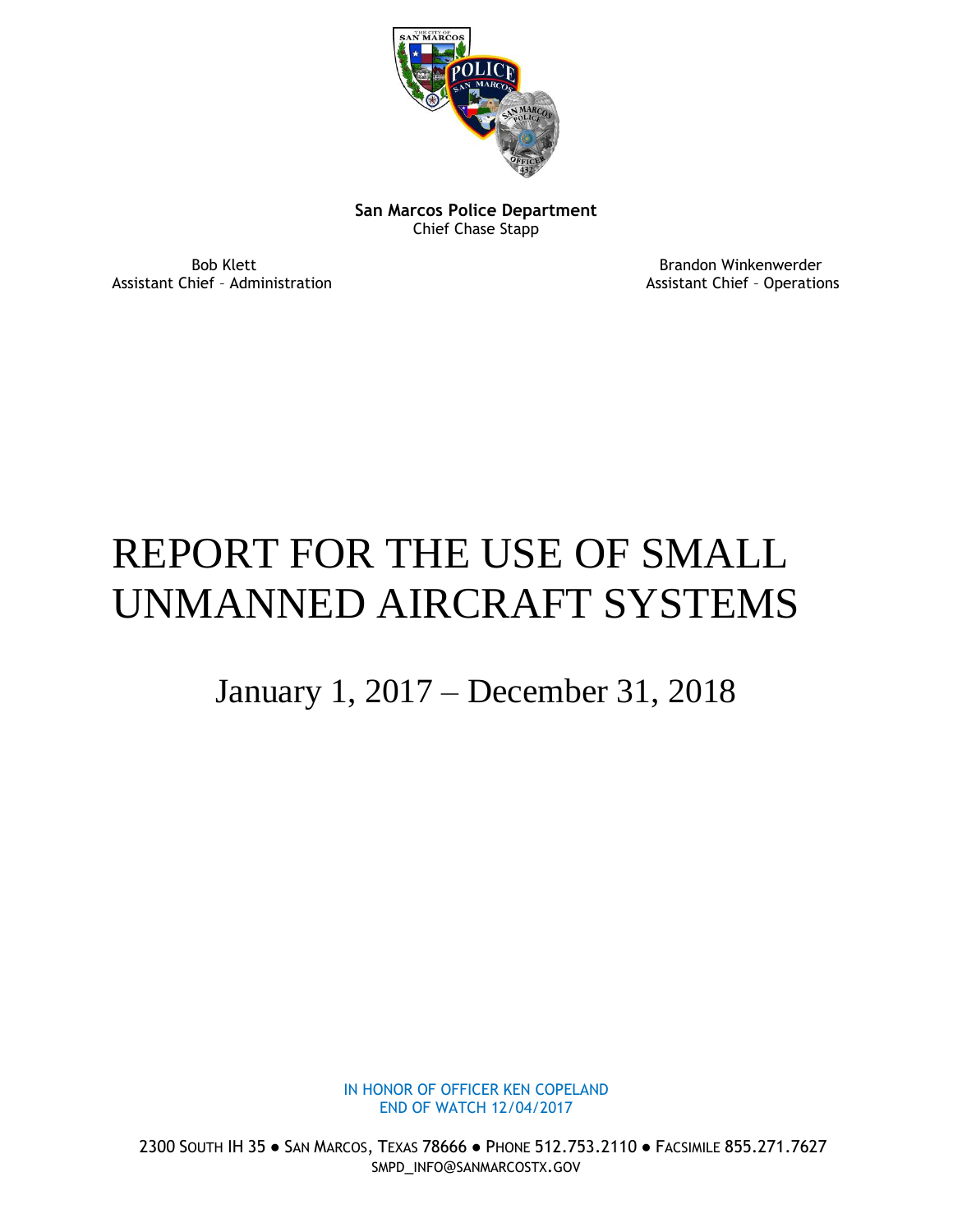## **San Marcos Police Department Report for the Use of Small Unmanned Aircraft Systems** January 1, 2017 through December 31, 2018

This document satisfies the reporting requirements mandated by H.B. 912 related to the use of unmanned aircraft.

## Background:

In 2013, the 83rd Texas Legislature passed H.B. 912. The bill requires that no earlier than January 1 and not later than January 15 of each odd-numbered year, a municipal law enforcement agency located in a county or municipality with a population greater than 150,000 that used or operated an unmanned aircraft during the preceding 24 months shall issue a written report to the Governor, the Lieutenant Governor, and each member of the Legislature.

The San Marcos Police Department (SMPD) is authorized by the Federal Aviation Administration to operate one battery powered small unmanned aircraft system (sUAS) and conducted flights during the reporting period.

In accordance with H.B. 912, this report includes:

- Number of criminal investigations aided by the use of the unmanned aircraft and a description of how the unmanned aircraft aided each investigation;
- Number of times the unmanned aircraft was used for a law enforcement operation other than a criminal investigation, the dates and locations of those operations, and a description of how the unmanned aircraft aided each operation;
- Type of information collected on an individual, residence, property, or area that was not the subject of a law enforcement operation and the frequency of the collection of this information; and
- Total cost of acquiring, maintaining, repairing, and operating or otherwise using each unmanned aircraft for the preceding 24 months.

In addition, SMPD retains the report for public viewing at its headquarters located at 2300 IH 35 South, San Marcos, Texas, and has posted the report on the department's publicly accessible website at

[www.sanmarcostx.gov/151/Police](http://www.sanmarcostx.gov/151/Police)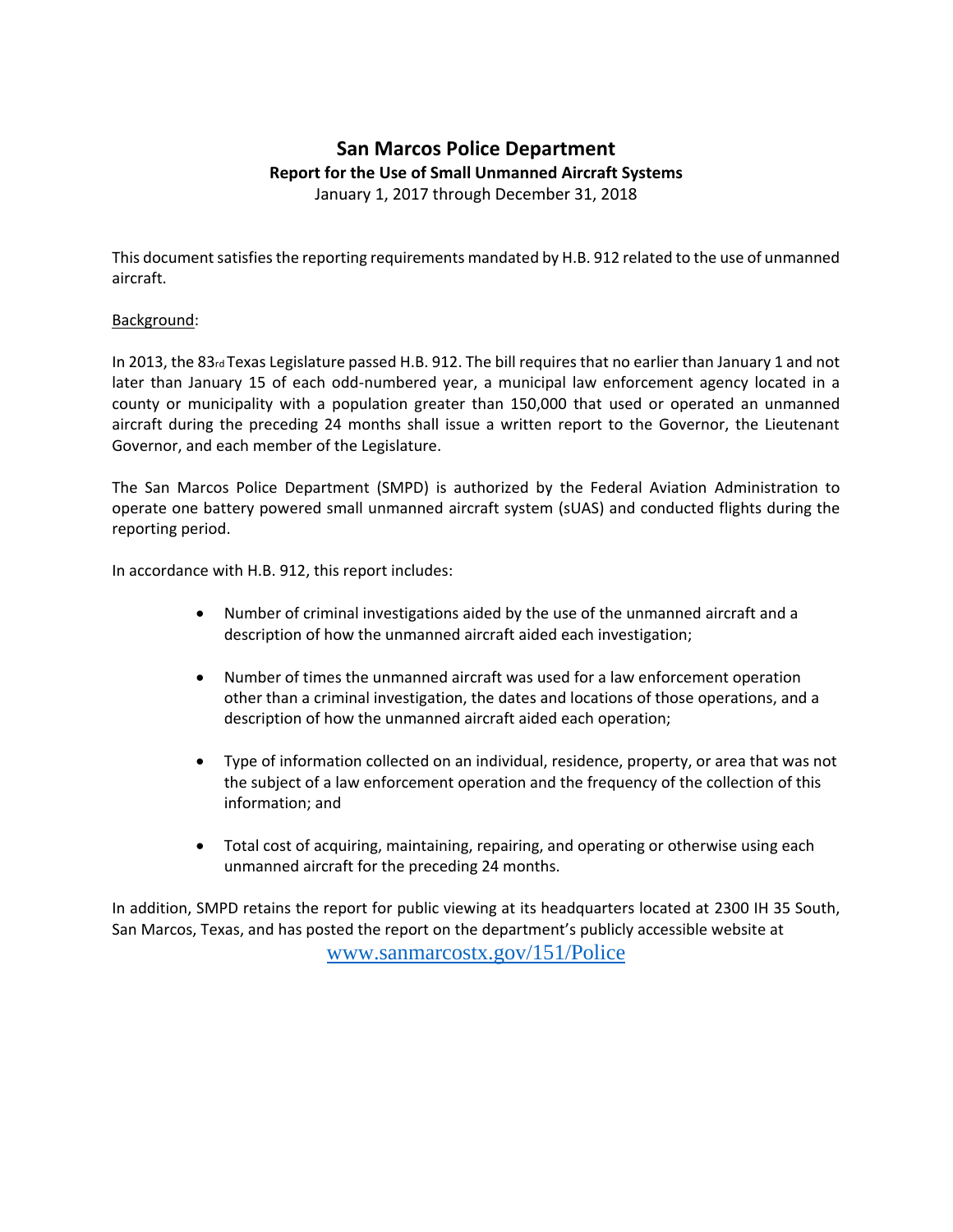| Date       | <b>Time</b> | Location                               | Incident<br><b>Type</b>   | <b>Justification</b>      | <b>Description</b>                                           | Type and frequency of information<br>collected on an individual, residence.<br>property, or area which was not the subject<br>of an LE operation |
|------------|-------------|----------------------------------------|---------------------------|---------------------------|--------------------------------------------------------------|--------------------------------------------------------------------------------------------------------------------------------------------------|
| 07/19/2017 | 1530        | 2300 IH 35 S, SMPD                     | Training                  | Training                  | FAA currency training                                        | N/A                                                                                                                                              |
| 07/07/2017 | 1536        | 2300 IH 35 S. SMPD                     | Training                  | Training                  | FAA currency training                                        | N/A                                                                                                                                              |
| 09/20/2017 | 1253        | 2300 IH 35 S. SMPD                     | Training                  | Training                  | FAA currency training                                        | N/A                                                                                                                                              |
| 01/19/2018 | 1552        | 100 Center Point Rd.<br>San Marcos, TX | Criminal<br>Investigation | Criminal<br>Investigation | Field search for Stolen vehicles                             | N/A                                                                                                                                              |
| 01/29/2018 | 0948        | 2300 IH 35 S. SMPD                     | Training                  | Training                  | FAA currency training                                        | N/A                                                                                                                                              |
| 01/30/2018 | 1436        | 3939 IH 35 S.<br>San Marcos, TX        | Criminal<br>Investigation | Criminal<br>Investigation | Search for shoplifter that had fled                          | N/A                                                                                                                                              |
| 03/13/2018 | 1635        | 2300 IH 35 S. SMPD                     | Training                  | Training                  | Orientation and precision flying                             | N/A                                                                                                                                              |
| 03/14/2018 | 1530        | 2300 IH 35 S. SMPD                     | Training                  | Training                  | FAA currency training                                        | N/A                                                                                                                                              |
| 03/21/2018 | 1500        | Rio Vista Park, San<br>Marcos, TX      | Suicidal<br>Person        | Welfare of<br>Citizen     | Search for a possible suicidal person                        | N/A                                                                                                                                              |
| 03/21/2018 | 1445        | 2300 IH 35 S. SMPD                     | Training                  | Training                  | FAA currency training                                        | N/A                                                                                                                                              |
| 03/25/2018 | 1320        | 2300 IH 35 S. SMPD                     | Training                  | Training                  | FAA currency training                                        | N/A                                                                                                                                              |
| 03/26/2018 | 1505        | 2300 IH 35 S. SMPD                     | Training                  | Training                  | FAA currency training                                        | N/A                                                                                                                                              |
| 03/28/2018 | 1520        | 2300 IH 35 S. SMPD                     | Training                  | Training                  | FAA currency training                                        | N/A                                                                                                                                              |
| 04/01/2018 | 1315        | 2300 IH 35 S. SMPD                     | Training                  | Training                  | FAA currency training                                        | N/A                                                                                                                                              |
| 04/01/2018 | 1500        | 2300 IH 35 S. SMPD                     | Training                  | Training                  | FAA currency training                                        | N/A                                                                                                                                              |
| 04/01/2018 | 1200        | 2300 IH 35 S. SMPD                     | Training                  | Training                  | FAA currency training                                        | N/A                                                                                                                                              |
| 04/02/2018 | 0900        | Wimberley Fire Dept.<br>Wimberley, TX  | Training                  | Training                  | Training                                                     | N/A                                                                                                                                              |
| 04/12/2018 | 1500        | 2300 IH 35 S. SMPD                     | Training                  | Training                  | FAA currency training                                        | N/A                                                                                                                                              |
| 04/18/2018 | 1505        | 2300 IH 35 S. SMPD                     | Training                  | Training                  | Orientation and precision flying                             | N/A                                                                                                                                              |
| 04/30/2018 | 1310        | Wynn Ranch.<br>Wimberley, TX           | Training                  | Training                  | Search and Rescue training                                   | N/A                                                                                                                                              |
| 05/02/2018 | 1530        | 2300 IH 35 S. SMPD                     | Training                  | Training                  | Training with Autopilot App                                  | N/A                                                                                                                                              |
| 05/29/2018 | 1300        | 2300 IH 35 S SMPD                      | DWI/Traffic<br>Accident   | Official<br>Investigation | Photograph from overhead of vehicle involved in<br>accident. | N/A                                                                                                                                              |

| 05/30/2018 | 1430 | 2300 IH 35 S. SMPD                         | Training                     | Training                  | Utilizing different flight functions on aircraft                                                                                                 | N/A |
|------------|------|--------------------------------------------|------------------------------|---------------------------|--------------------------------------------------------------------------------------------------------------------------------------------------|-----|
| 05/30/2018 | 1500 | 2300 IH 35 S. SMPD                         | Training                     | Training                  | FAA currency training                                                                                                                            | N/A |
| 06/18/2018 | 1300 | 2300 IH 35 S. SMPD                         | Intoxication<br>Manslaughter | Official<br>Investigation | Take aerial photographs of vehicle accident                                                                                                      | N/A |
| 06/18/2018 | 1400 | Riverside @ East Access<br>IH 35           | Intoxication<br>Manslaughter | Official<br>Investigation | Take aerial photographs and video of accident<br>scene                                                                                           | N/A |
| 06/20/2018 | 1530 | 2300 IH 35 S. SMPD                         | Training                     | Training                  | FAA currency training                                                                                                                            | N/A |
| 06/28/2018 | 1500 | 2300 IH 35 S. SMPD                         | Training                     | Training                  | Training                                                                                                                                         | N/A |
| 07/19/2018 | 1630 | 2300 IH 35 S. SMPD                         | Training                     | Training                  | Precision flying, POI, ATTI and distance landing                                                                                                 | N/A |
| 07/30/2018 | 1525 | 2300 IH 35 S. SMPD                         | Training                     | Training                  | Currency training                                                                                                                                | N/A |
| 07/31/2018 | 1515 | 2300 IH 35 S. SMPD                         | Training                     | Training                  | Currency training                                                                                                                                | N/A |
| 08/16/2018 | 1400 | 2300 IH 35 S. SMPD                         | Training                     | Training                  | FAA currency training                                                                                                                            | N/A |
| 08/28/2018 | 1445 | 2300 IH 35 S. SMPD                         | Training                     | Training                  | Precision flying                                                                                                                                 | N/A |
| 09/07/2018 |      | Meadow Woods, Kyle,<br><b>TX</b>           | Training                     | Training                  | Test flight with new iPad                                                                                                                        | N/A |
| 10/06/2018 | 1200 | 2300 IH 35 S. SMPD                         | DWI/Accident                 | Official<br>Investigation | Aerial photographs and video of vehicle<br>accident                                                                                              | N/A |
| 10/10/2018 | 1715 | Reveille Ranch, Burnet<br>County           | Training                     | Training                  | NIST UAS course                                                                                                                                  | N/A |
| 10/23/2018 | 1530 | Gregson's Circle                           | Suspicious<br>Persons        | Official<br>Investigation | Subjects ran from Outlet Mall, across the IH 35<br>and into a field. Attempted to find possible<br>stolen items discarded by suspicious persons. | N/A |
| 11/03/2018 | 1130 | Blanco River @ RR<br><b>Trestle Bridge</b> | Suicide                      | Official<br>Investigation | Searched for evidence along the river and river<br>banks                                                                                         | N/A |
| 11/07/2018 | 1400 | Purgatory Park, San<br>Marcos              | Training                     | Training                  | FAA currency training                                                                                                                            | N/A |
| 11/26/2018 | 1245 | 2300 IH 35 S. SMPD                         | Training                     | Training                  | Filmed Police driving training                                                                                                                   | N/A |
| 12/26/2018 | 1300 | 2300 IH 35 S. SMPD                         | Training                     | Training                  | Precision flying, Orientation                                                                                                                    | N/A |
|            |      |                                            |                              |                           |                                                                                                                                                  |     |

Normal Currency Training is defined as an FAA requirement training flight. All FAA licensed pilots are required to maintain their flight currency by completing flights to include at least three take offs and three landing's within the previous rolling 90-day period. The San Marcos Police Department has three (3) FAA licensed sUAS pilots.